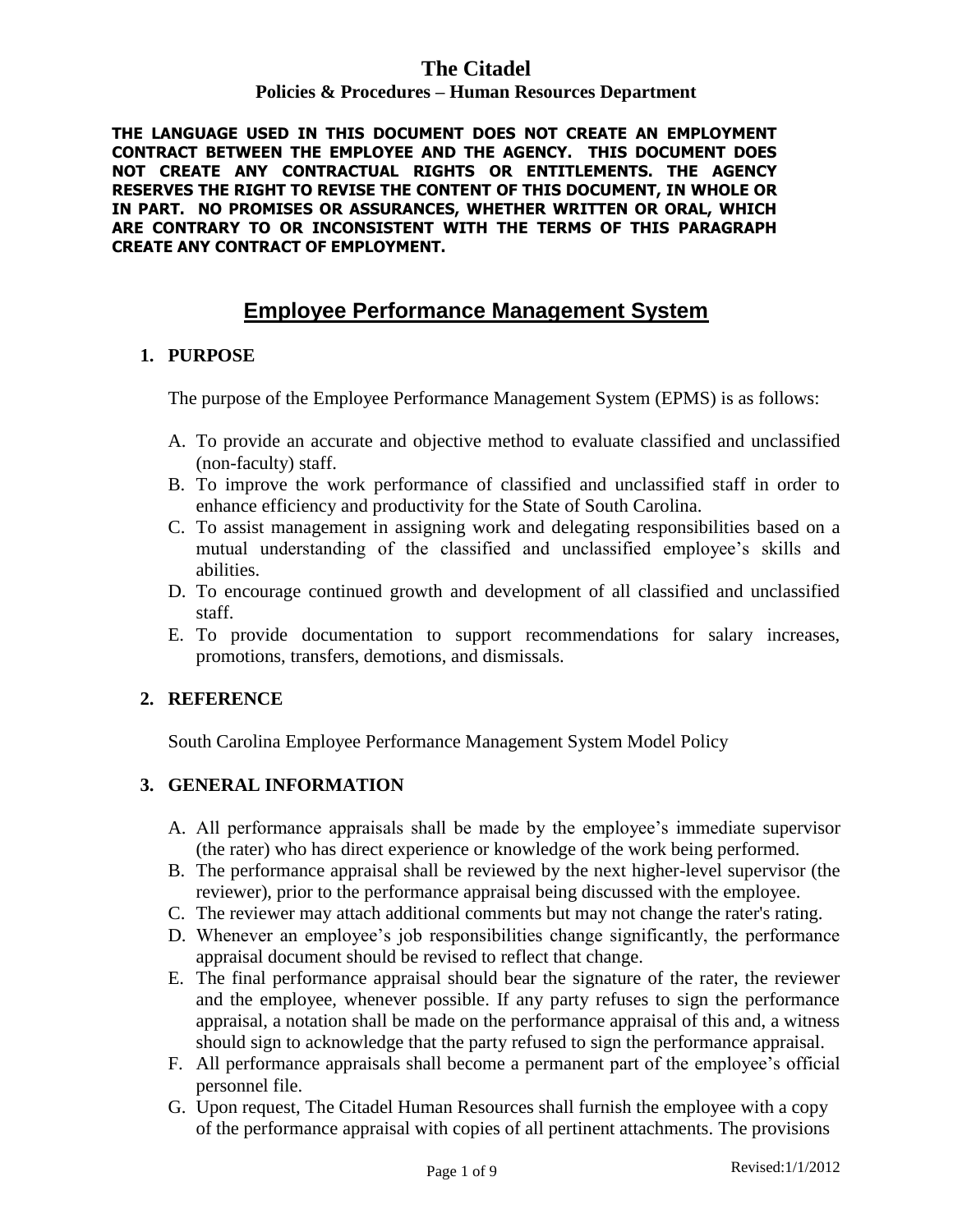#### **Policies & Procedures – Human Resources Department**

**THE LANGUAGE USED IN THIS DOCUMENT DOES NOT CREATE AN EMPLOYMENT CONTRACT BETWEEN THE EMPLOYEE AND THE AGENCY. THIS DOCUMENT DOES NOT CREATE ANY CONTRACTUAL RIGHTS OR ENTITLEMENTS. THE AGENCY RESERVES THE RIGHT TO REVISE THE CONTENT OF THIS DOCUMENT, IN WHOLE OR IN PART. NO PROMISES OR ASSURANCES, WHETHER WRITTEN OR ORAL, WHICH ARE CONTRARY TO OR INCONSISTENT WITH THE TERMS OF THIS PARAGRAPH CREATE ANY CONTRACT OF EMPLOYMENT.**

> of this policy address the appraisal process of both probationary and covered employees. Although not mentioned specifically in this policy, employees exempt from coverage under the State Employee Grievance Procedure Act shall also be given annual performance appraisals.

#### **4. DEFINITIONS**

Established Review Date - The employee's review date as established in accordance with State Human Resources Regulations.

Universal Review Date - The date prior to which all employee's performance reviews are due. October 1 will be the universal review date for the agency. (Exceptions: "probationary" employees and "trial" employees.)

Short Year Review - Any performance appraisal that evaluates an employee's performance for a period of time lees than twelve (12) months. (Exceptions: "trial" period reviews and "warning notice" reviews.)

Short Year Planning Stage - Any EPMS planning stage document covering a period of time less than twelve (12) months. (Exception: "trial" period planning stages.)

### **5. IMPLEMENTATION**

The Citadel will phase in the Universal Review Date. As of the effective date of this policy, once an employee reaches his/her Established Review Date the employee will receive a Short Year Planning Stage and Short Year Review in order to move the employee from the Established Review Date to the Universal Review Date.

### **6. PROBATIONARY PERIOD**

Each new employee in probationary status shall be rated prior to the completion of a twelve month probationary period for non-instructional personnel*,* or the academic year duration for instructional personnel. The performance review date marks the beginning of a new review period. If that employee does not receive a performance appraisal prior to the performance review date, the employee will receive a "Successful" rating and obtain covered status as a State employee and covered status in the class. The probationary period may not be extended. After satisfactory completion of the probationary period, an employee may receive a short year planning stage and a short year review in order to move the employee to the universal review date. If an employee is not performing satisfactorily during the probationary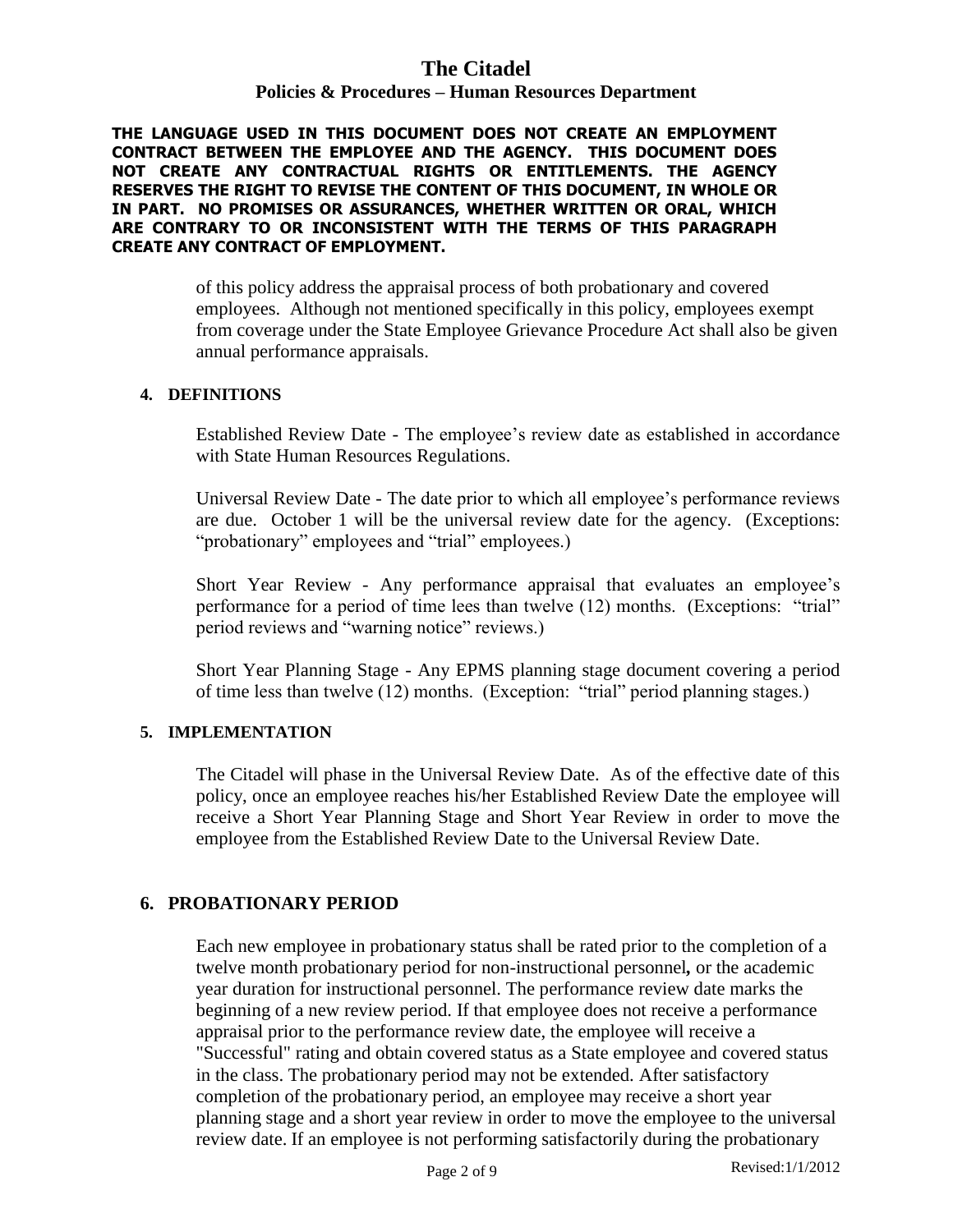#### **Policies & Procedures – Human Resources Department**

**THE LANGUAGE USED IN THIS DOCUMENT DOES NOT CREATE AN EMPLOYMENT CONTRACT BETWEEN THE EMPLOYEE AND THE AGENCY. THIS DOCUMENT DOES NOT CREATE ANY CONTRACTUAL RIGHTS OR ENTITLEMENTS. THE AGENCY RESERVES THE RIGHT TO REVISE THE CONTENT OF THIS DOCUMENT, IN WHOLE OR IN PART. NO PROMISES OR ASSURANCES, WHETHER WRITTEN OR ORAL, WHICH ARE CONTRARY TO OR INCONSISTENT WITH THE TERMS OF THIS PARAGRAPH CREATE ANY CONTRACT OF EMPLOYMENT.**

> period, the employee shall be terminated before becoming a covered employee. Until an employee has completed the probationary period and has a "Successful" or higher overall rating on the employee's evaluation, the employee has no grievance rights under the State Employee Grievance Procedure Act; therefore, The Citadel is not required to follow the "Performance Improvement Plan" to terminate a probationary employee.

### **7. TRIAL PERIOD**

An employee who is promoted, demoted, or reclassified shall have the performance review date re-established six (6) months from the date of promotion, demotion or reclassification. An employee who is reassigned or transferred to a position in a different class shall have the performance review date re-established six (6) months from the date of the reassignment or transfer. An employee who is reassigned or transferred to a position in the same class or who receives any in-band increase or decrease within the current class shall not have the review date reestablished. Once established, an employee's performance review date shall not be changed, except as follows during the trial period:

- a. The six month trial period may be extended up to 90 calendar days upon written notice to the employee prior to the end of the six month trial period. An employee who is in a trial status and has had the trial period extended in accordance with the approved performance appraisal policy shall have the performance review date advanced up to ninety (90) calendar days for the time period such extension is in effect. After satisfactory completion of the trial period, the employee may require a short year planning stage and a short year review in order to move the employee back to the universal review date.
- b. An employee who is promoted and who, prior to attaining status in a covered position in the higher class, is demoted to the same class from which promoted, shall retain the original performance review date established in the lower class. The "Performance Improvement Plan" is not required to demote or reclassify downward an employee in trial status to the same class from which promoted, if the demotion or reclassification occurs within the trial period. The "Performance Improvement Plan" is also not required to demote or reclassify downward an employee in trial status to a class in an equal or higher pay band from which promoted, if the demotion or reclassification occurs within the trial period. The employee in trial status may not grieve such demotion. The employee in trial status may not be terminated or demoted to a class in a lower pay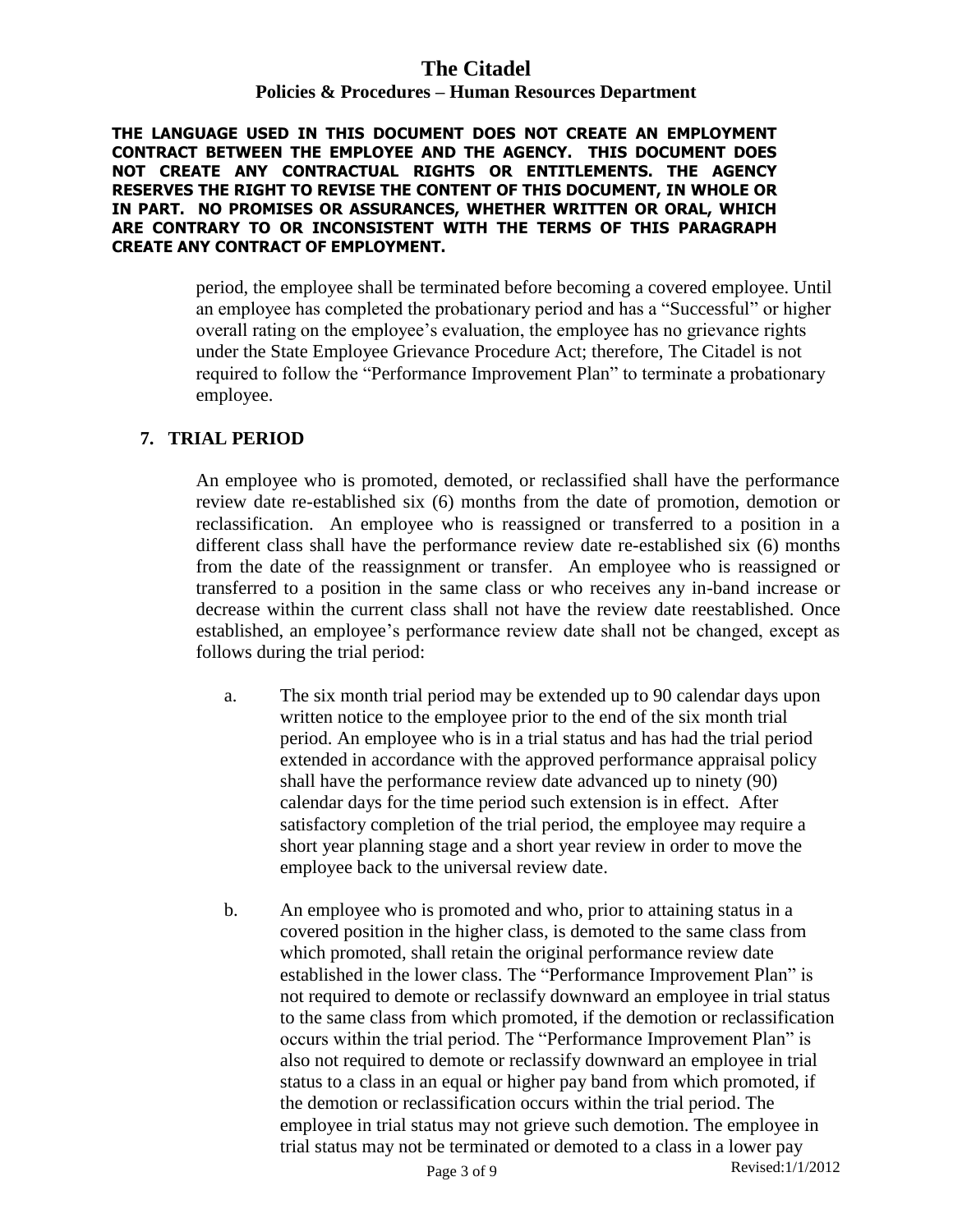#### **Policies & Procedures – Human Resources Department**

**THE LANGUAGE USED IN THIS DOCUMENT DOES NOT CREATE AN EMPLOYMENT CONTRACT BETWEEN THE EMPLOYEE AND THE AGENCY. THIS DOCUMENT DOES NOT CREATE ANY CONTRACTUAL RIGHTS OR ENTITLEMENTS. THE AGENCY RESERVES THE RIGHT TO REVISE THE CONTENT OF THIS DOCUMENT, IN WHOLE OR IN PART. NO PROMISES OR ASSURANCES, WHETHER WRITTEN OR ORAL, WHICH ARE CONTRARY TO OR INCONSISTENT WITH THE TERMS OF THIS PARAGRAPH CREATE ANY CONTRACT OF EMPLOYMENT.**

> band than that from which promoted for performance reasons without following the "Performance Improvement Plan."

#### **8. TRAINING**

Training is encouraged for all employees within the agency in regard to EPMS.

#### **9. LEVELS OF PERFORMANCE**

There shall be three levels of performance to rate each job function and objective and to rate overall performance. Levels 1- 3 listed below, correspond to EPMS criteria levels approved by the SC Budget and Control Board:

#### A. Exceptional

Select this rating for work that is characterized by exemplary accomplishments throughout the rating period or performance that is considerably and consistently above the criteria of the job function or objective.

#### B. Successful

Select this rating for work that meets the criteria of the job function or objective.

#### C. Unsuccessful

Select this rating for work that fails to meet the criteria of the job function or objective.

### **10. PERFORMANCE CHARACTERISTICS**

Performance characteristics shall not be rated by the three levels of performance, but shall be given a rating of pass or fail, and are not weighted in the overall performance rating. Be sure to include the Ethical statement found in section 14A.

- A. Pass Meets requirements
- B. Fail Fails to meet requirements.

### **11. PLANNING STAGE**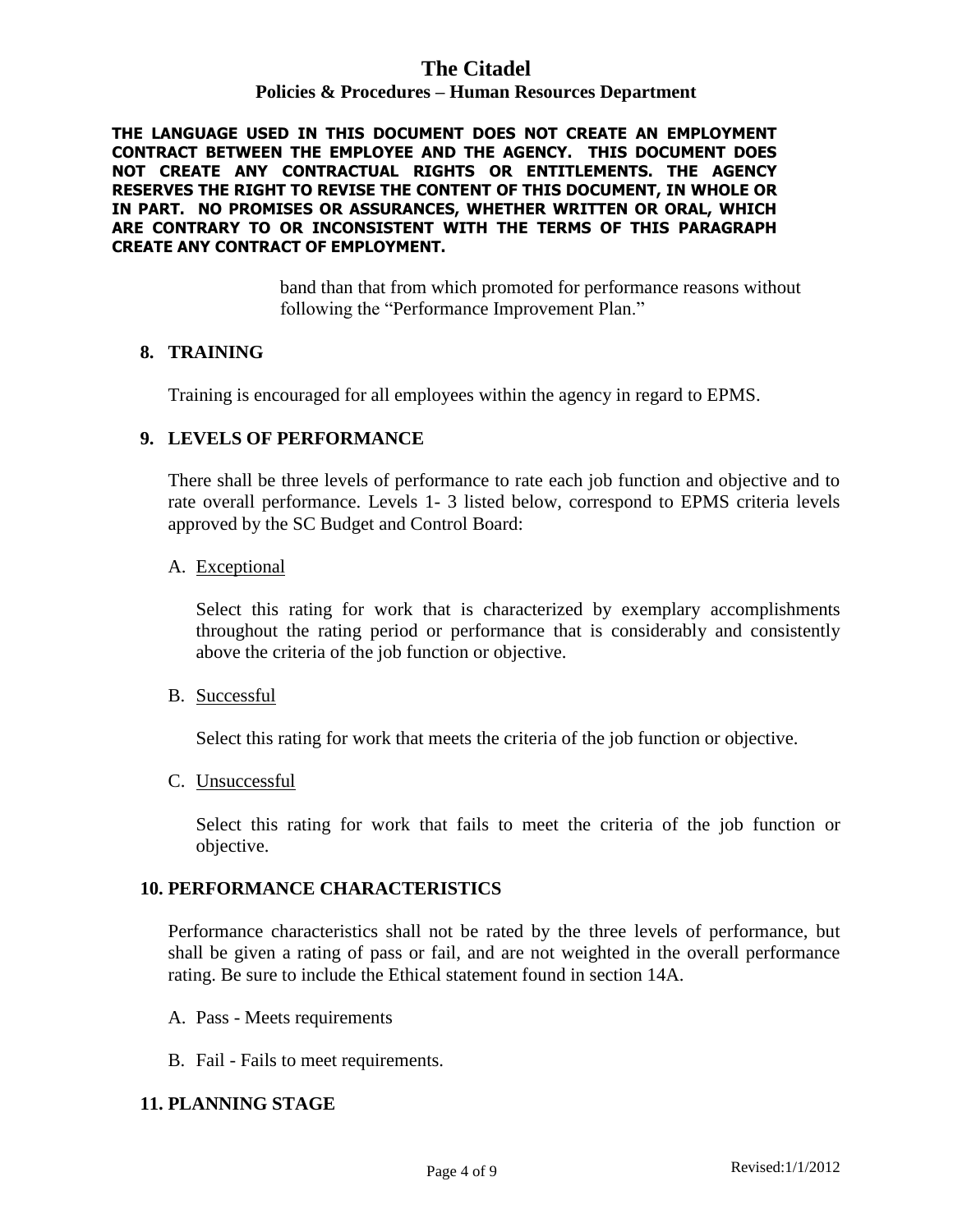#### **Policies & Procedures – Human Resources Department**

#### **THE LANGUAGE USED IN THIS DOCUMENT DOES NOT CREATE AN EMPLOYMENT CONTRACT BETWEEN THE EMPLOYEE AND THE AGENCY. THIS DOCUMENT DOES NOT CREATE ANY CONTRACTUAL RIGHTS OR ENTITLEMENTS. THE AGENCY RESERVES THE RIGHT TO REVISE THE CONTENT OF THIS DOCUMENT, IN WHOLE OR IN PART. NO PROMISES OR ASSURANCES, WHETHER WRITTEN OR ORAL, WHICH ARE CONTRARY TO OR INCONSISTENT WITH THE TERMS OF THIS PARAGRAPH CREATE ANY CONTRACT OF EMPLOYMENT.**

Each employee shall have a planning stage conducted at the beginning of each rating period. The employee's job functions, objectives, and performance characteristics for the next rating period will be discussed at this time. The rater and employee should participate in drafting the planning stage document. The reviewing officer and the rater should discuss the requirements for the coming year prior to the planning stage.

### **12. JOB FUNCTIONS**

The rater and the employee shall determine the job functions (which include job duties and success criteria) by reviewing the employee's position description. If the position description is not up-to-date, or if there is no position description, one should be prepared and submitted for approval. In those instances where the rater and employee cannot agree upon the job functions, the rater's decision shall be final. The statement outlining the job function should include descriptive information about the performance expectations (success criteria) of the rater. The descriptive statement should specify the expectations of the rater for the employee to meet performance requirements. Each job function shall be rated in the evaluation stage based on the three levels of performance. All raters should be evaluated on timely completion of performance appraisals.

### **13. OBJECTIVES**

Objectives shall be optional for all employees. An objective should be included when the employee is assigned a special, non-recurring project or assignment that is not included on the employee's position description. The statement outlining the objective(s) should also include descriptive information about the performance expectations (success criteria) of the rater. The descriptive statement should specify the expectations of the rater for the employee to successfully meet performance requirements. Each objective shall be rated in the evaluation stage based on the three levels of performance.

### **14. PERFORMANCE CHARACTERISTICS**

Each performance characteristic shall be defined in the planning stage and rated as "pass" or "fail" in the evaluation stage. The performance characteristics section shall be used as a communication tool to emphasize those performance characteristics that are important to success in performing the job functions and objectives included in the planning document. The performance characteristics section shall not be weighted in the determination of the overall performance rating.

A. All employees are to be rated on The Citadel's Ethical Principles. The statement should read as follows: Characteristic – Ethical Principle's; Definition - Meets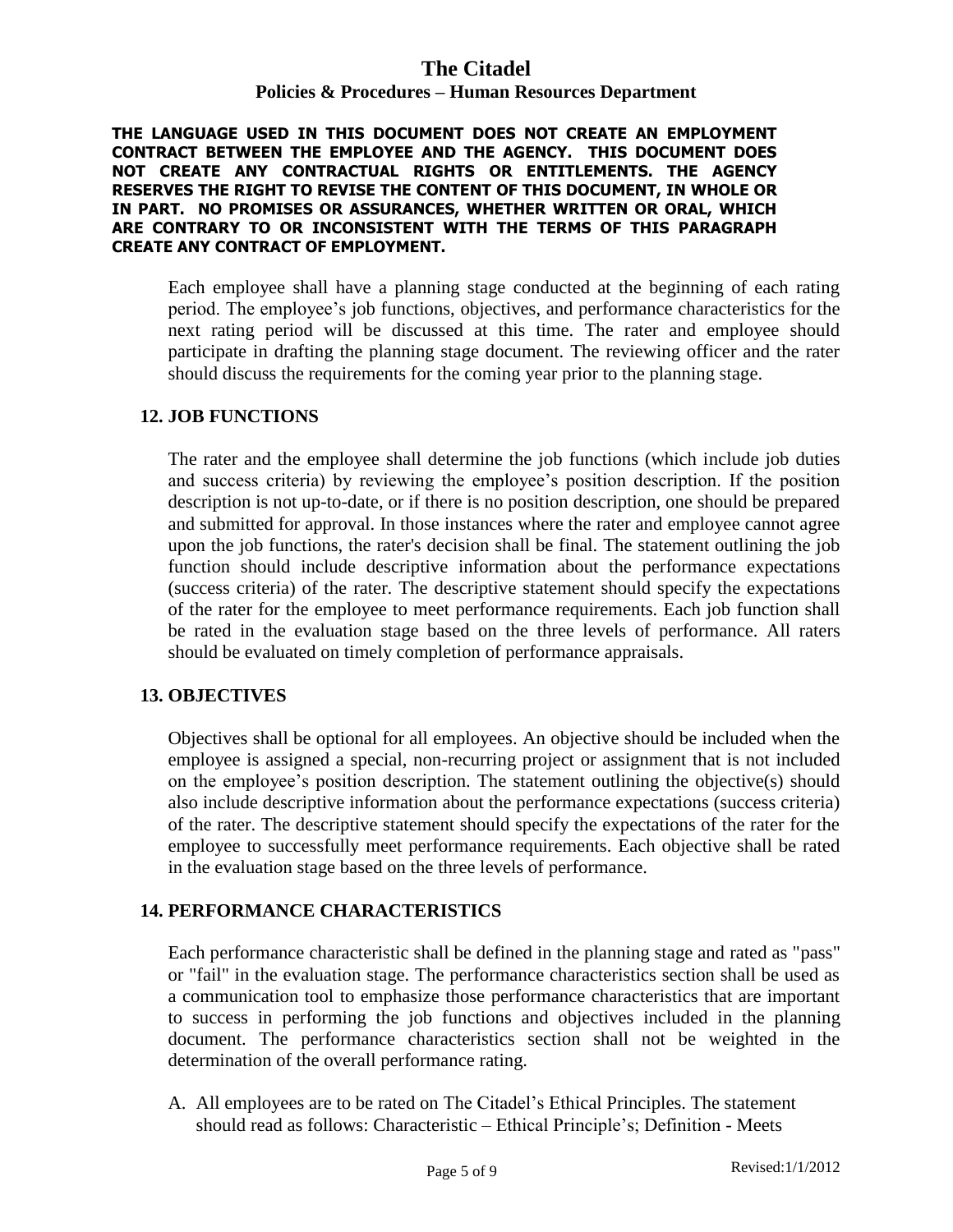### **Policies & Procedures – Human Resources Department**

**THE LANGUAGE USED IN THIS DOCUMENT DOES NOT CREATE AN EMPLOYMENT CONTRACT BETWEEN THE EMPLOYEE AND THE AGENCY. THIS DOCUMENT DOES NOT CREATE ANY CONTRACTUAL RIGHTS OR ENTITLEMENTS. THE AGENCY RESERVES THE RIGHT TO REVISE THE CONTENT OF THIS DOCUMENT, IN WHOLE OR IN PART. NO PROMISES OR ASSURANCES, WHETHER WRITTEN OR ORAL, WHICH ARE CONTRARY TO OR INCONSISTENT WITH THE TERMS OF THIS PARAGRAPH CREATE ANY CONTRACT OF EMPLOYMENT.**

> agency's Ethical Principles for Employees: honesty, accountability, integrity and respect.

B. All supervisors and managers must be rated on "Promoting Equal Opportunity". It shall be mandatory for all managers and supervisors to be rated on the performance characteristic of "promoting equal opportunity." (Promoting equal opportunity includes such areas as hiring, promotion, or placement; level of personal and organizational commitment to equal opportunity; progress toward achieving a fully integrated and representative work force; and contribution toward minority programs and other social/economic equal opportunity goals.) It shall be mandatory for all supervisors to be rated on the performance characteristic of "completing EPMS planning stages and evaluations on time or in a timely manner" as a part of their supervisory responsibilities. A list of suggested performance characteristics and their definitions can be obtained from the Human Resources Department or obtained from the Human Resources Web page.

### **15. ONGOING PERFORMANCE MANAGEMENT**

A rater should continue to provide performance feedback to employee throughout the review period. An unofficial mid-year review is encouraged to facilitate this communication between raters and staff.

### **16. ANNUAL PERFORMANCE REVIEWS**

- A. All staff in covered positions shall be given an annual performance appraisal no more than 90 calendar days prior to the review date. If an employee does not receive a performance appraisal prior to the review date, the employee shall receive a "Successful" rating by default.
- B. An employee with covered status in a covered position, who is placed under a "Performance Improvement Plan," within thirty (30) days of the employee's annual review date, shall have the review date advanced up to 90 calendar days.
- C. An employee who is granted leave of absence with or without pay in excess of thirty (30) consecutive workdays shall have the review date advanced up to 90 days after the expiration of the first thirty (30) workdays granted for each leave with or without pay.
- Page 6 of 9 Revised: $1/1/2012$ D. An employee in a covered position may not be issued an overall "Unsuccessful" performance appraisal at any time during the annual review period without following the "Performance Improvement Plan (PIP)." This process applies to all employees.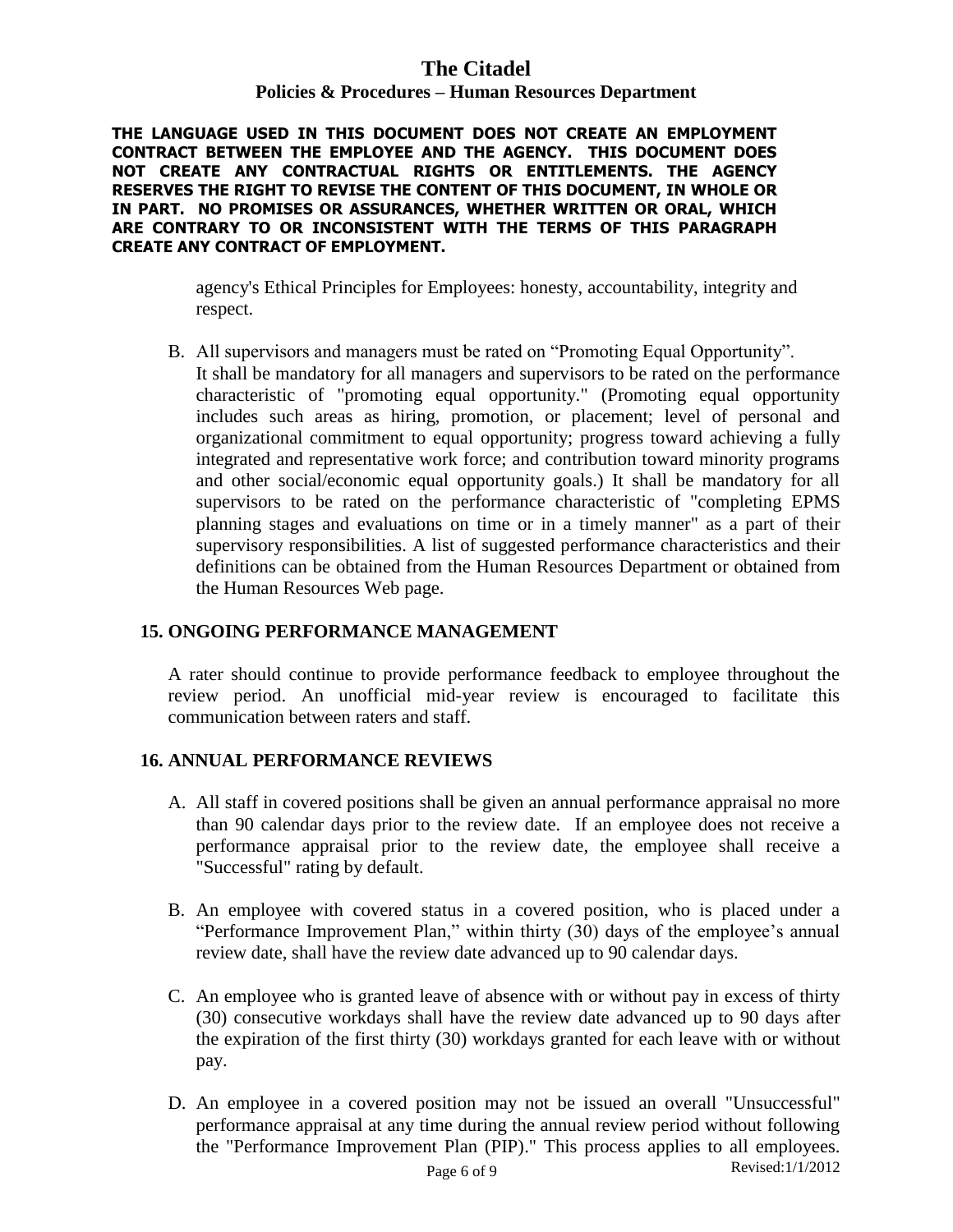#### **Policies & Procedures – Human Resources Department**

**THE LANGUAGE USED IN THIS DOCUMENT DOES NOT CREATE AN EMPLOYMENT CONTRACT BETWEEN THE EMPLOYEE AND THE AGENCY. THIS DOCUMENT DOES NOT CREATE ANY CONTRACTUAL RIGHTS OR ENTITLEMENTS. THE AGENCY RESERVES THE RIGHT TO REVISE THE CONTENT OF THIS DOCUMENT, IN WHOLE OR IN PART. NO PROMISES OR ASSURANCES, WHETHER WRITTEN OR ORAL, WHICH ARE CONTRARY TO OR INCONSISTENT WITH THE TERMS OF THIS PARAGRAPH CREATE ANY CONTRACT OF EMPLOYMENT.**

> Should the review date advance, the employee may require a short year planning stage and a short year review period in order to move the employee back to the universal review date.

E. An employee's performance review date marks the beginning of a new review period.

### **17. PERFORMANCE IMPROVEMENT PLAN (ALSO KNOWN AS SUBSTANDARD PERFORMANCE PROCESS) FOR COVERED EMPLOYEES**

An employee in a covered position is entitled to adequate notice of substandard performance and the opportunity to improve the substandard performance before receiving an "Unsuccessful" rating and being removed from the position. To ensure this occurs, the following procedures shall be followed:

- A. A rater shall complete a [Performance Improvement Plan \(PIP\)](http://www.citadel.edu/hr/forms/pip_frm.pdf) prior to issuing an "Unsuccessful" rating to an employee in a covered position. If during the performance period an employee is considered "Unsuccessful," in any essential job function or objective which significantly impacts performance, the rater shall provide the employee performance with a completed Performance Improvement Plan. The supervisor may also utilize a Performance Improvement Plan to clarify the specific performance areas the employee needs to improve on. The Performance Improvement Plan shall provide for an improvement period of no less than 30 days and no more than 90 days. Ordinarily, the time period for PIP may not extend beyond the employee's review date. However, if the Performance Improvement Plan is issued less than 30 days before the employee's review date, the performance review date would be advanced up to 90 calendar days. Should this occur, and a satisfactory review is completed, an employee will receive annual planning stage and review. Should the performance review date be advanced and the employee receives a "successful" or above rating on all essential job functions/objectives, which significantly impact performance, noted in the warning notice, the employee may require a short year planning stage and a short year review in order to move the employee back to the universal review date.
- B. The rater and employee should participate in drafting a Performance Improvement Plan. The Performance Improvement Plan should include a list of ways to improve the deficiencies and other appropriate performance related recommendations. In those instances where the rater and employee cannot agree upon the content of the Performance Improvement Plan, the rater's decision shall be final.
- C. During the time period for PIP, the employee and the rater shall have regularly scheduled meetings during which they shall discuss the employee's progress.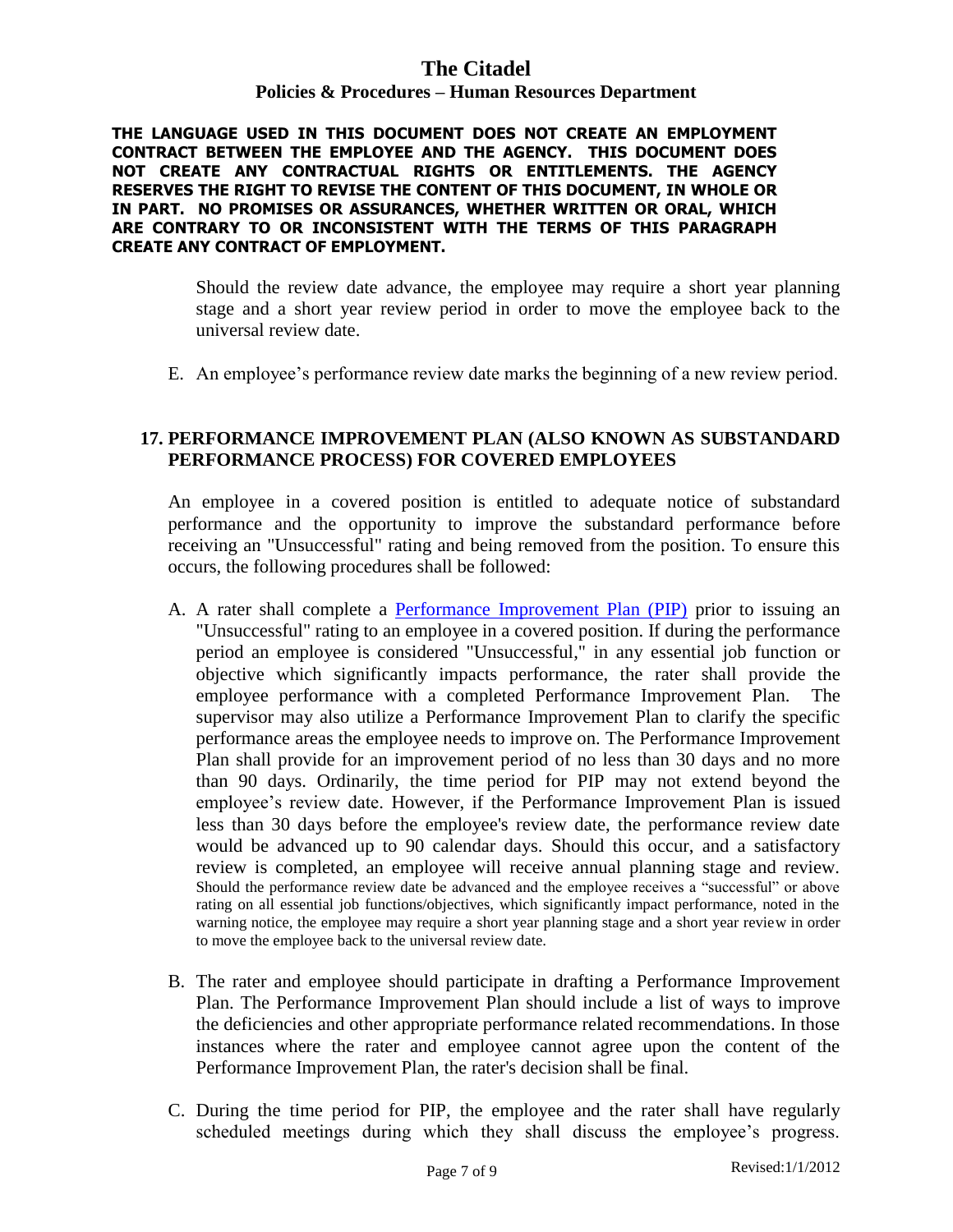#### **Policies & Procedures – Human Resources Department**

**THE LANGUAGE USED IN THIS DOCUMENT DOES NOT CREATE AN EMPLOYMENT CONTRACT BETWEEN THE EMPLOYEE AND THE AGENCY. THIS DOCUMENT DOES NOT CREATE ANY CONTRACTUAL RIGHTS OR ENTITLEMENTS. THE AGENCY RESERVES THE RIGHT TO REVISE THE CONTENT OF THIS DOCUMENT, IN WHOLE OR IN PART. NO PROMISES OR ASSURANCES, WHETHER WRITTEN OR ORAL, WHICH ARE CONTRARY TO OR INCONSISTENT WITH THE TERMS OF THIS PARAGRAPH CREATE ANY CONTRACT OF EMPLOYMENT.**

> Documentation is required to verify that these counseling sessions were held. Copies of this documentation shall be placed in the employee's official personnel file and given to the employee upon request.

- D. If the employee's performance is rated "Successful" or above on all essential job functions/objectives, which significantly impact performance, noted in the Performance Improvement Plan by the end of the time period for PIP, employment shall continue. If the employee is rated "Unsuccessful," on any essential job function or objective which significantly impacts performance as noted in the Performance Improvement Plan by the end of the time period for PIP, the employee shall be removed from the position (i.e., dismissed, reassigned, demoted).
- E. Once a time frame for improving substandard performance has been given, the employee receives a written appraisal prior to the end of the time period or the employee will receive a "Successful" rating by default.
- F. If an employee has been issued two warning notices within a 365 day period and performance drops to a substandard level on any essential job function or objective, which significantly impacts performance for a third time within a 365 day period, the employee shall be removed from the position upon the third recurrence of such substandard performance by issuing the "Unsuccessful" performance appraisal. A warning notice is not required on the third occurrence.

### **18. PERFORMANCE IMPROVEMENT PLAN**

The requirements of a "Performance Improvement Plan" are:

- A. The plan shall be in writing, addressed to the employee, labeled as a "Performance Improvement Plan," and signed by the employee (witnessed, if employee will not sign).
- B. The plan shall list the job function(s) and/or objective(s) included on the employee's planning document that are considered "Unsuccessful," with an explanation of the deficiencies for each job function and/or objective and ways of improving the noted deficiencies.
- C. The plan shall include the time period for improvement and the consequences if no improvement is noted (i.e., dismissal, demotion, or reassignment).